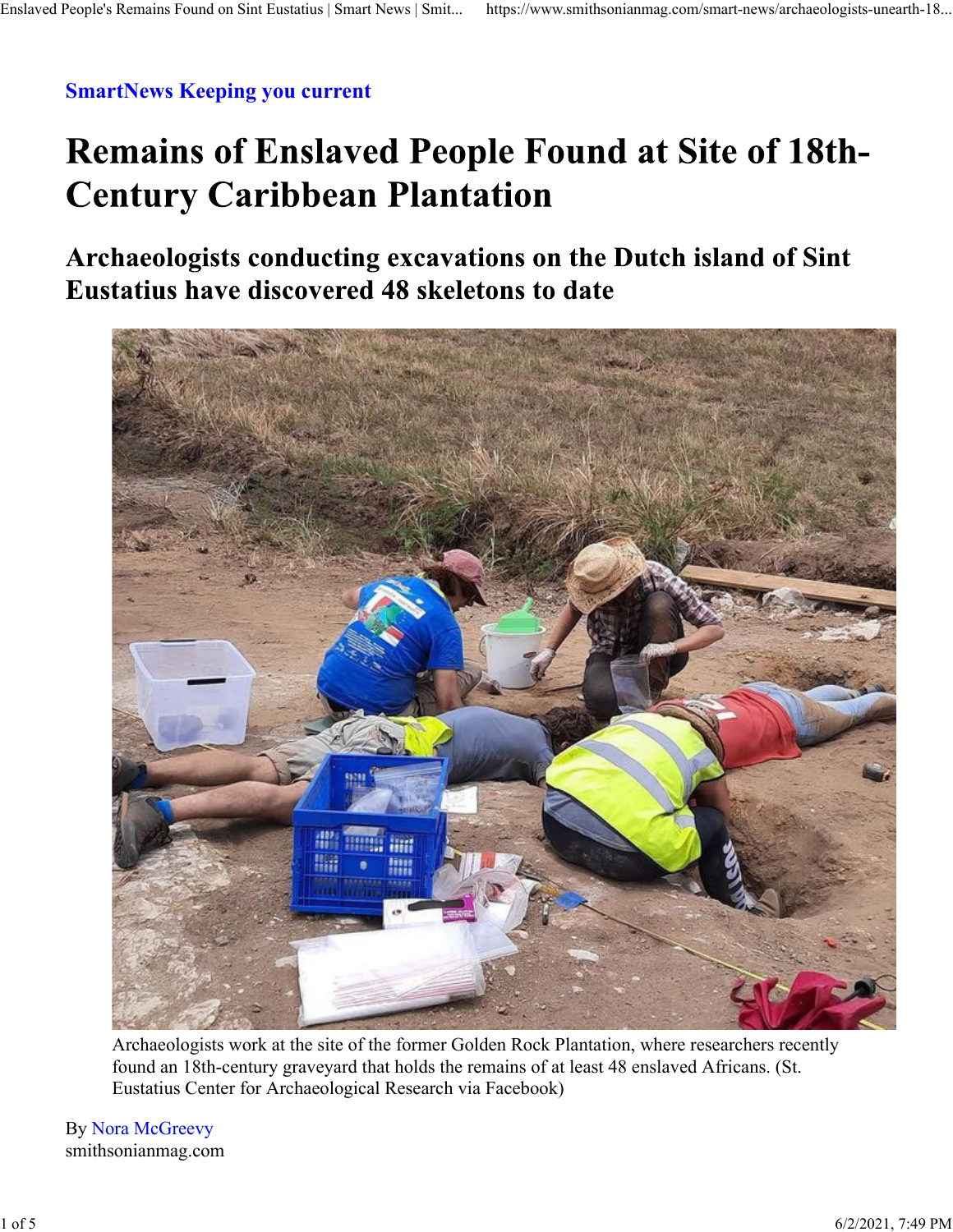June 2, 2021 7:00AM

1 4

By some estimates, European merchants transported more than four million enslaved Africans to the Caribbean islands between the 16th and 19th centuries. Because of the brutal nature of the transatlantic slave trade, most information about these individuals comes from the official records of their enslavers—an oftbiased record that favors the perspective of the colonizer. Historical sources that reflect the lived experiences of enslaved people from their own point of view are few and far between.

A newly discovered 18th-century burial ground is poised to provide crucial insights into the daily lives of individuals enslaved on Sint Eustatius, a Dutch-controlled island in the Caribbean. Experts tell the Associated Press (AP) that the site could yield information about these people's beliefs, diets, customs, cherished belongings and more.

Per a local government statement, archaeologists are excavating the site ahead of planned expansion of a nearby airport. Fourteen scholars, including researchers from Yale University and Norwegian institutions, traveled to the island for the dig, which began on April 21 and is scheduled to continue through the end of June.

Based on a 1781 map of the island, archaeologists believe they are currently excavating the remains of the former Golden Rock Plantation's slave quarters. To date, the team has uncovered 48 skeletons at the gravesite. Most are male, but several belong to women or infants.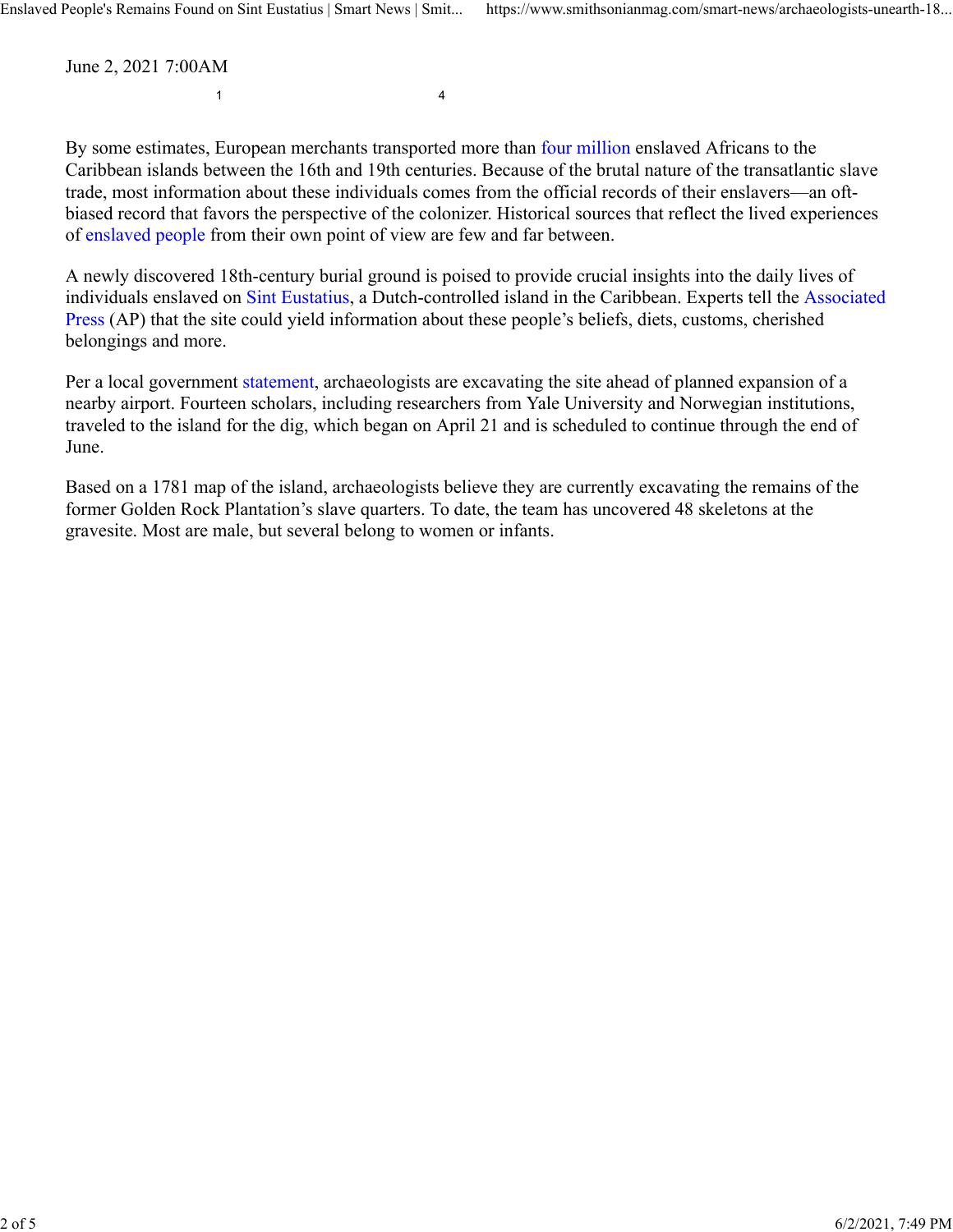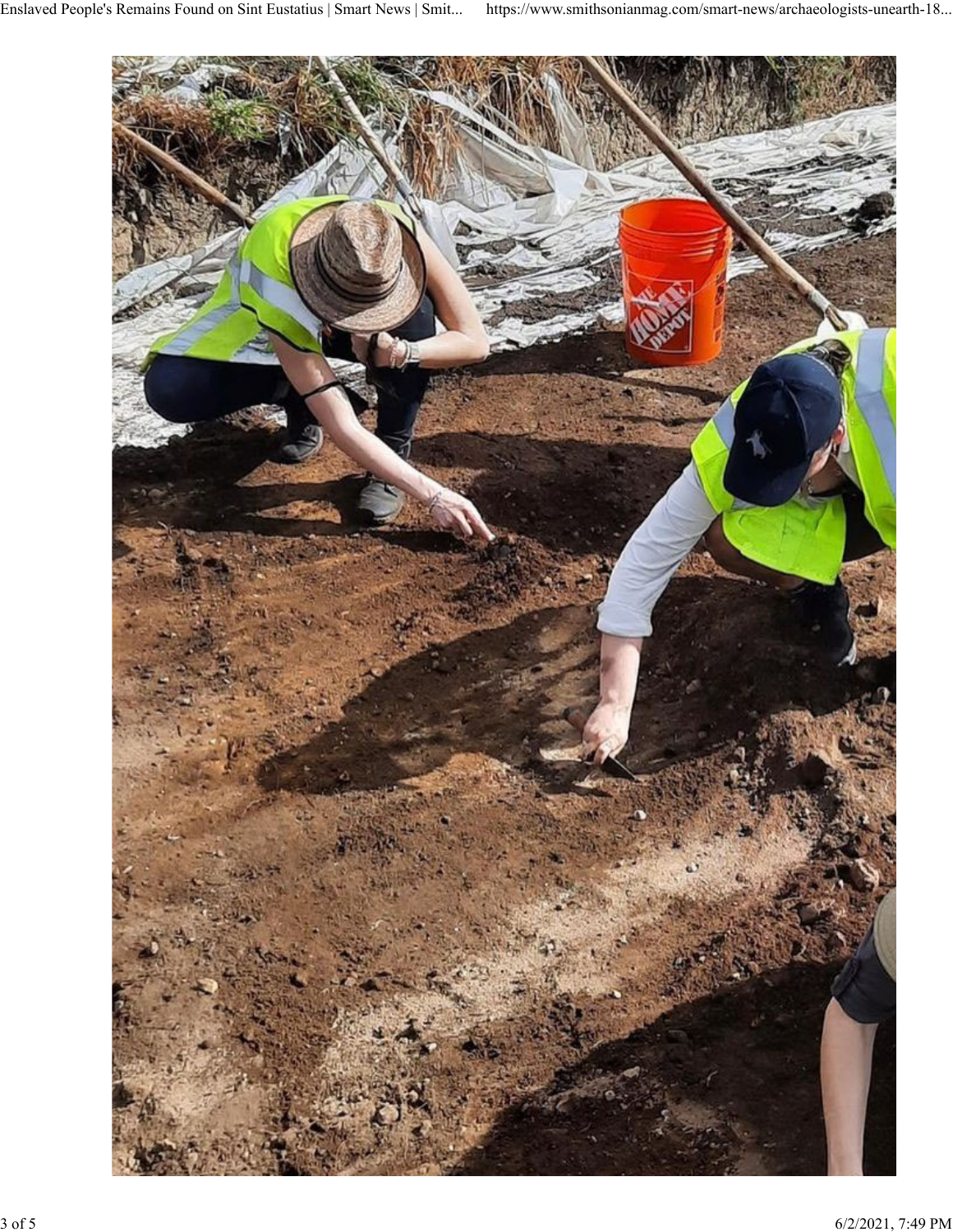Archaeologists at work at the former site of the Golden Rock Planation in May 2021. (St. Eustatius Cente

The researchers expect to locate more remains as work continues.

"We knew the potential for archaeological discoveries in this area was high, but this cemetery exceeds all expectations," Alexandre Hinton, director of the St. Eustatius Center for Archaeological Research (SECAR), which is conducting the dig, tells the AP.

As Dutch broadcaster NOS reports, Hinton predicts that the burial ground may turn out to be as big as one discovered at Newton Plantation in Barbados. During the 1970s, researchers excavated the remains of 104 enslaved people interred at Newton between roughly 1660 and 1820.

In addition to the 48 skeletons, archaeologists at Golden Rock have discovered intact tobacco pipes, beads, and a 1737 coin depicting George II of England. The rusted currency was found resting on a coffin lid, per the AP.

"Initial analysis indicates that these are people of African descent," Hinton tells the AP. "To date, we have found two individuals with dental modification that is a West African custom. Typically, plantation owners did not allow enslaved persons to do this. These individuals are thus most likely first-generation enslaved people who were shipped to [Sint] Eustatius."

European forces first colonized Sint Eustatius in 1625, with the Dutch government gaining control of the land in 1632. In the subsequent centuries, notes Encyclopedia Britannica, the 6- by 3-mile plot of land became a focal point of the transatlantic slave trade, undergoing alternating periods of British, French and Dutch colonization.

According to a 2014 SECAR report, 840 enslaved Africans lived on Sint Eustatius in 1665. By the early 1790s, nearly 5,000 of the island's 8,000 residents were enslaved people who lived and worked on sugar cane, cotton, tobacco, coffee and indigo plantations. Thousands more were bought and sold at Fort Amsterdam, a port at the north end of Oranje Bay.

As SECAR notes in a May 4 Facebook post, the dig site is split into two sections, with the 18th-century graveyard on one side and a much older Indigenous settlement on the other. On the second side of the site, archaeologists have uncovered artifacts created by the Arawak people, who lived on the island prior to European colonization; finds range from fragments of ancient cookware to an eighth- to tenth-century A.D. conch shell ax.

Those interested in learning more about Dutch involvement in the slave trade can explore the Rijksmuseum's new online exhibition, "Slavery." The show tells the stories of ten individuals, including those who suffered enslavement and those who profited from it.

Included in the exhibition are blue glass beads used as currency by individuals enslaved on Sint Eustatius during the 18th and 19th centuries. Per the exhibition, local legend holds that people cast these beads into the ocean in celebration when the Netherlands formally abolished slavery in 1863. The small beads continue to wash up on the island's shores to this day.